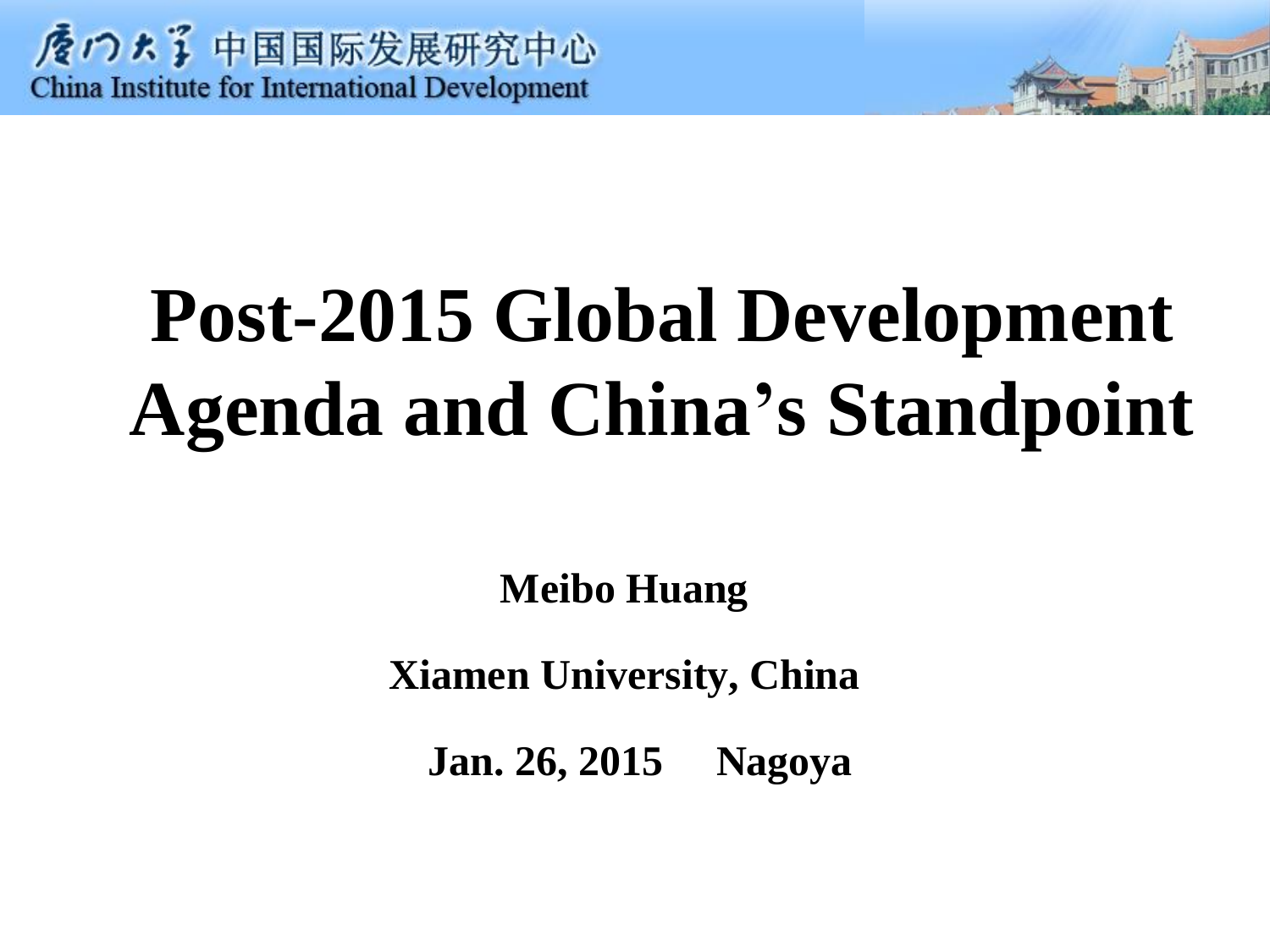

# **Outline**

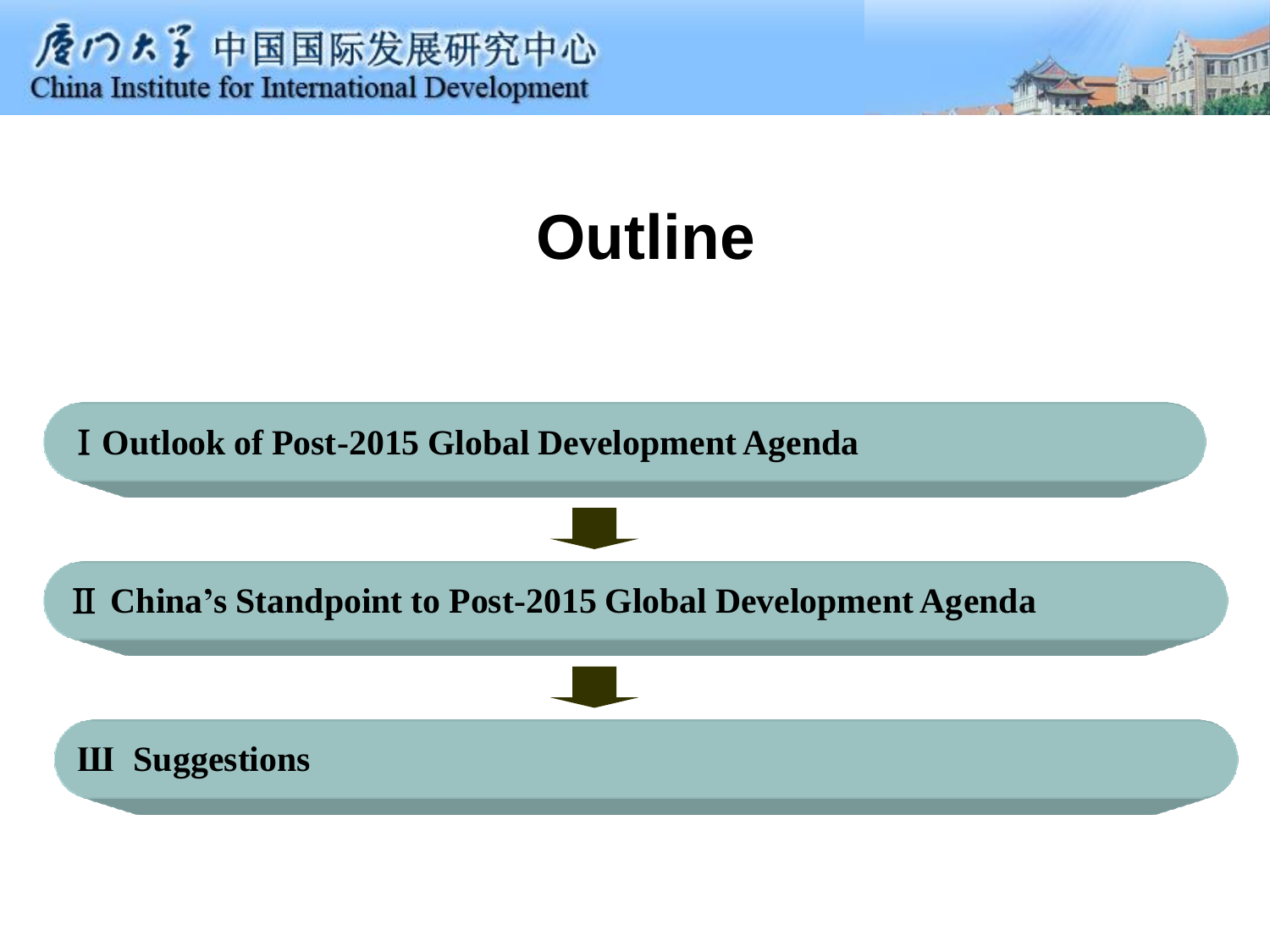☆ つょう 中国国际发展研究中心 **China Institute for International Development** 

# **I. Outlook of Post-2015 Global Development Agenda**

# Goals setting

**Balance between poverty eradication and SDG**  $\triangleright$  Developed countries: focus on SDG

 $\triangleright$  Developing countries: focus on post-MDGs

**Balance among the three dimensions of SDG**  $\triangleright$  Developed: more focus on sustainable and inclusive development Developing: more focus on poverty eradication and

economic sustainability

**Balance between goals and means/conditions to goals** Developing: Pay attention to the development goal itself. Developed: pay attention to the means and conditions for development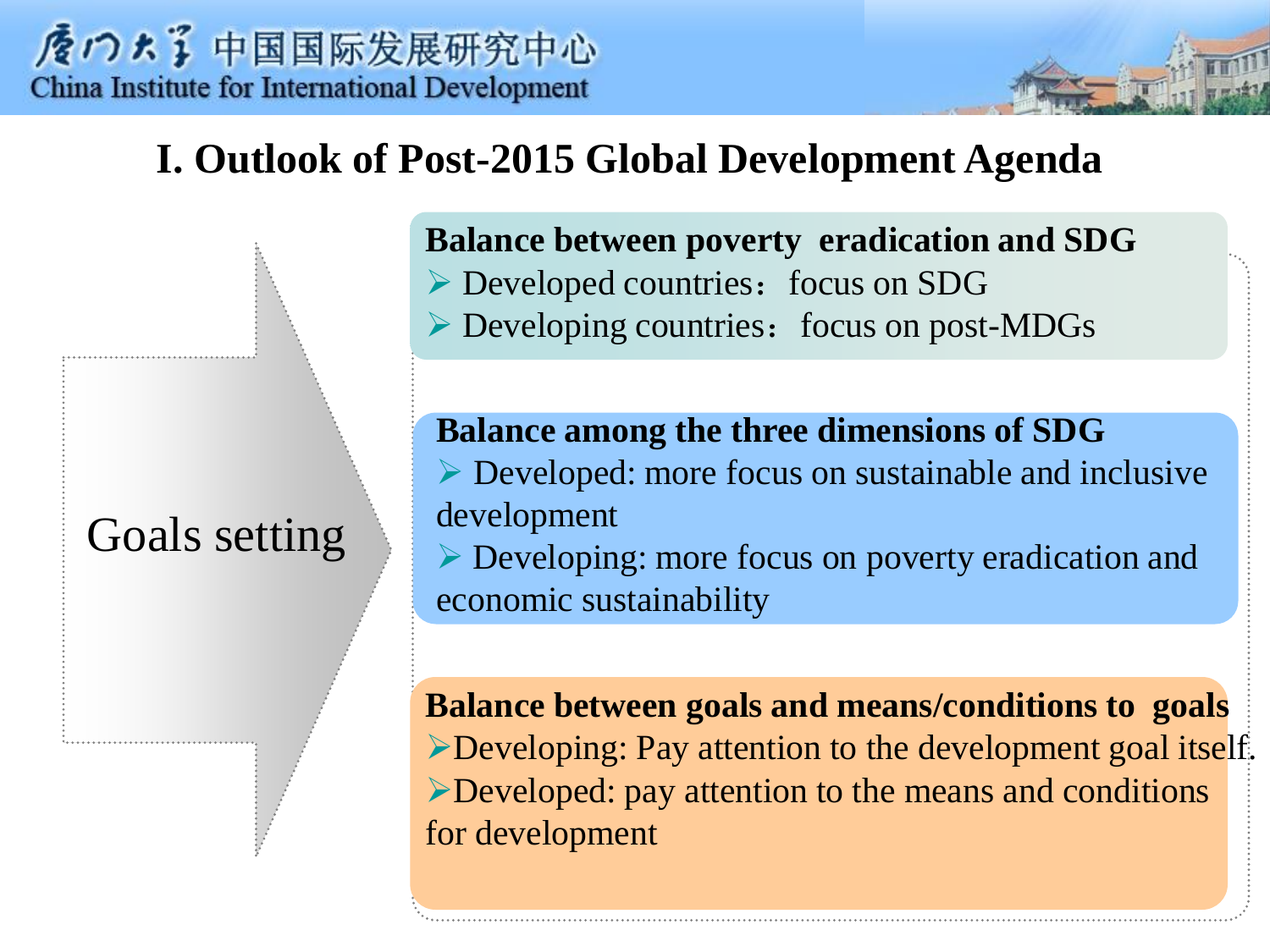☆ つょう 中国国际发展研究中心 **China Institute for International Development** 

# **I. Outlook of Post-2015 Global Development Agenda**

Build new global development partnership —responsibility and duty

**1.** Developed countries VS emerging economies  $\triangleright$  Developed: weaken their international commitments, put forward the issue of responsibility and duty of emerging economies  $\triangleright$  Emerging economies: insist "common but" differentiated responsibilities"

**2.** Emerging economies VS other developing countries  $\triangleright$  Same standpoint among developing countries overall Divergences on some specific problems

**3.** Developed economies VS developing countries  $\triangleright$  Great divergence to their responsibilities and duties  $\triangleright$  For example: complete different opinions about the global partnership goals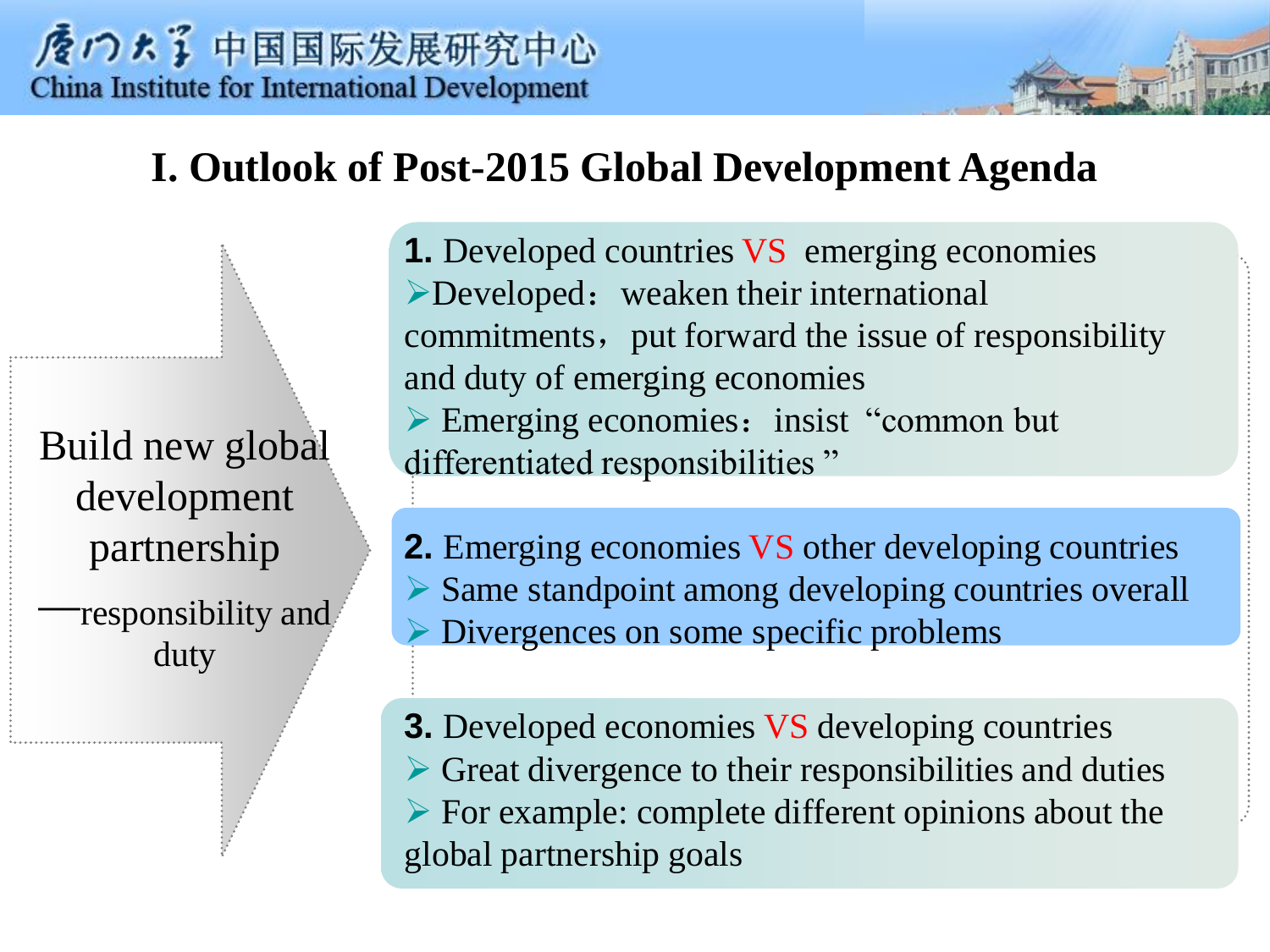**Trade**: almost all developing countries call for a better multilateral trading and financial system, only 6 developed countries support; rules about agricultural product trade in Doha Round, no developed countries support

**Global partnership goals advocated by UN-OWG**

**Technology transfer:** almost all developing countries advocate developed countries transfer environmentally sound technologies, few developed countries support

Aid: "full implementation by developed countries of ODA commitments on an agreed timetable" - some developing countries advocate, no developed countries support

**Debt sustainability**: "ensure debt sustainability and debt relief" -some developing countries advocate, no developed countries support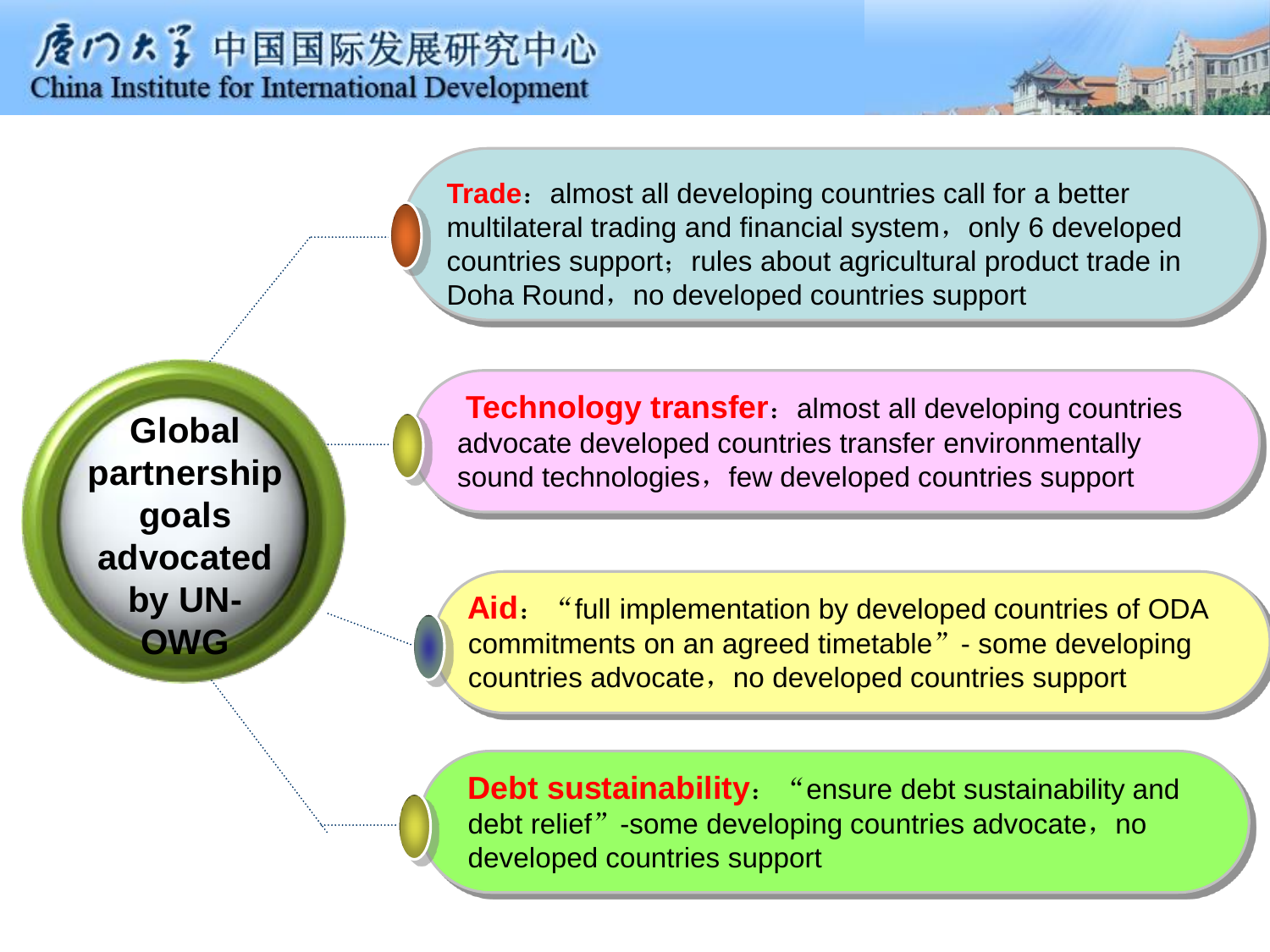# **II. China's Standpoint to Post-2015 Agenda and Its Choice**

#### **1. China's Achievement in MDGs**



#### **HDI of China and the world(1990-2012)**

Source: United Nations Development Programme (UNDP), International Human Development Indicators, http://hdrstats.undp.org/en/countries/profiles/CHN.html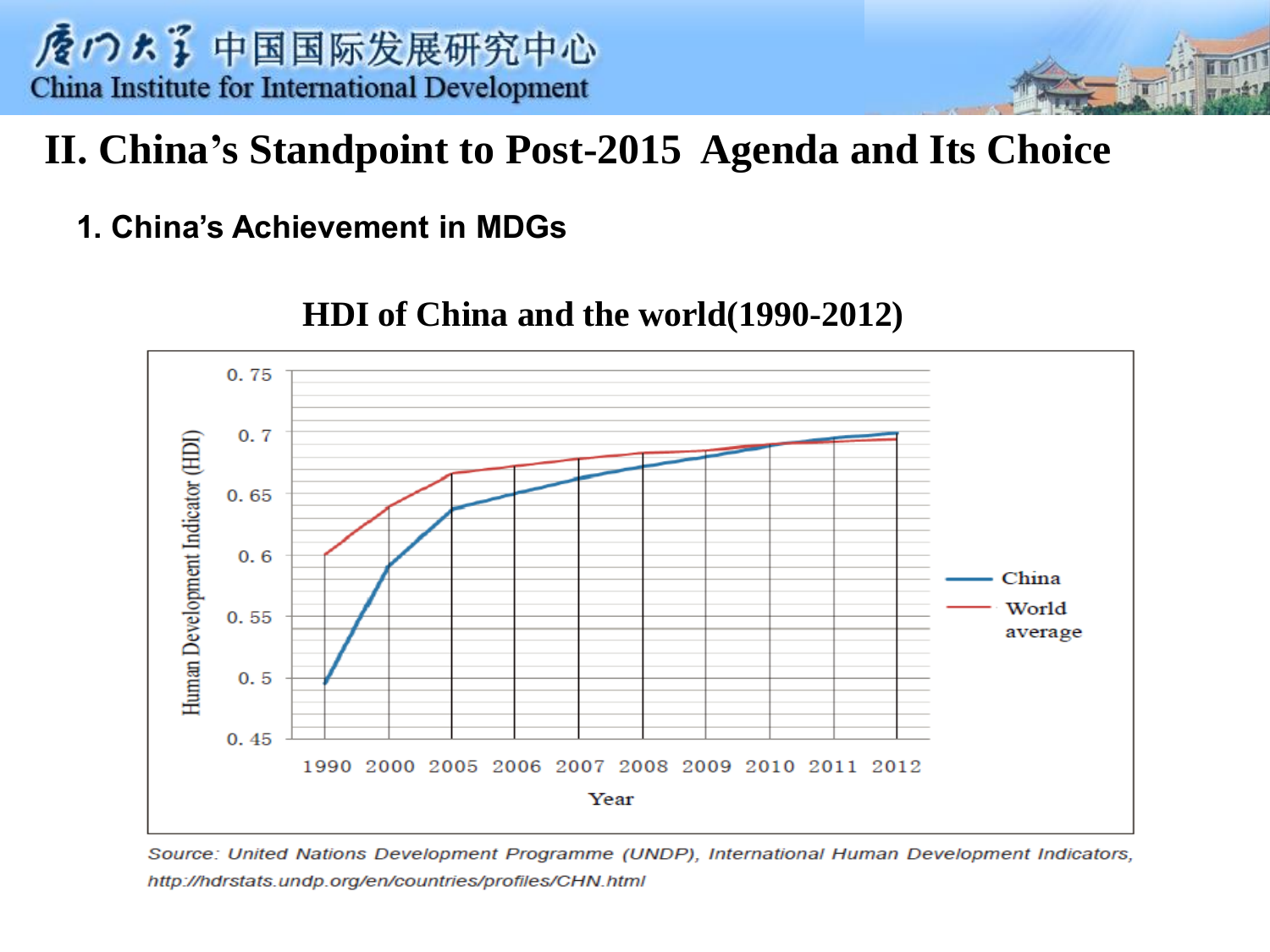

| <b>GOALS AND TARGETS</b>                                                                                                                              | <b>CURRENT SITUATION</b> | <b>GOVERNMENT</b><br><b>SUPPORT</b> |  |
|-------------------------------------------------------------------------------------------------------------------------------------------------------|--------------------------|-------------------------------------|--|
| Goal 1: Eradicate extreme poverty and hunger                                                                                                          |                          |                                     |  |
| Target 1A: Halve, between 1990 and 2015, the proportion of<br>people whose income is less than \$1.25 a day                                           | Already met              | Strong                              |  |
| Target 1B: Achieve full and productive employment and<br>decent work for all, including women and young people                                        | Potentially              | Strong                              |  |
| Target 1C: Halve, between 1990 and 2015, the proportion of<br>people who suffer from hunger                                                           | Already met              | Strong                              |  |
| Goal 2: Achieve universal primary education                                                                                                           |                          |                                     |  |
| Target 2A: Ensure that, by 2015, children everywhere, boys<br>and girls alike, will be able to complete a full course of primary<br>schooling         | Already met              | Strong                              |  |
| Goal 3: Promote gender equality and empower women                                                                                                     |                          |                                     |  |
| Target 3A: Eliminate gender disparity in primary and<br>secondary education, preferably by 2005, and in all levels of<br>education no later than 2015 | Already met              | Strong                              |  |
| Goal 4: Reduce child mortality                                                                                                                        |                          |                                     |  |
| Target 4A: Reduce by two thirds, between 1990 and 2015, the<br>under-five mortality rate                                                              | Already met              | Strong                              |  |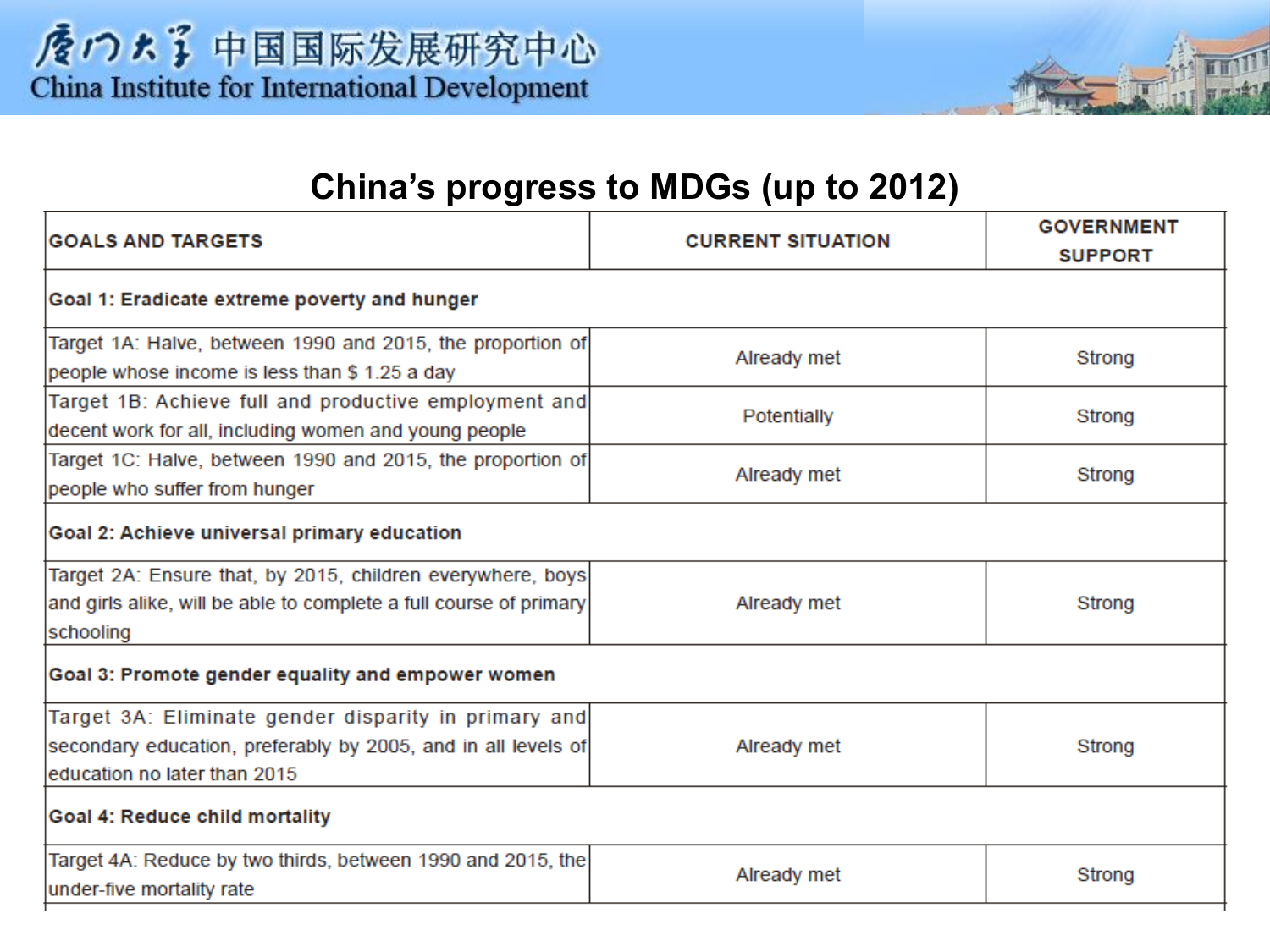| Goal 5: Improve maternal health                                                                                                                           |                                                   |        |  |
|-----------------------------------------------------------------------------------------------------------------------------------------------------------|---------------------------------------------------|--------|--|
| Target 5A: Reduce by three quarters the maternal mortality<br>ratio                                                                                       | Likely                                            | Strong |  |
| Target 5B: Achieve universal access to reproductive health                                                                                                | Potentially                                       | Good   |  |
| Goal 6: Combat HIV/AIDS, malaria and other diseases                                                                                                       |                                                   |        |  |
| Goal 6A: Have halted by 2015 and begun to reverse the<br>spread of HIV/AIDS                                                                               | Likely                                            | Strong |  |
| Target 6B: Achieve, by 2010, universal access to treatment for<br>HIV/AIDS for all those who need it                                                      | Already met according to available<br>information | Good   |  |
| Target 6C: Have halted by 2015 and begun to reverse the<br>incidence of malaria and other major diseases                                                  | Likely                                            | Strong |  |
| Goal 7: Ensure environmental sustainability                                                                                                               |                                                   |        |  |
| Target 7A: Integrate the principles of sustainable development<br>into country policies and programmes and reverse the loss of<br>environmental resources | Likely                                            | Strong |  |
| Target 7B: Reduce biodiversity loss, achieving, by 2010, a<br>significant reduction in the rate of loss                                                   | Unfulfillment                                     | Good   |  |
| Target 7C: Halve, by 2015, the proportion of the population<br>without sustainable access to safe drinking water and basic<br>sanitation                  | Already met                                       | Strong |  |
| Target 7D: Achieve, by 2020, a significant improvement in the<br>lives of at least 100 million slum dwellers                                              | Likely                                            | Strong |  |
| Goal 8: Develop a global partnership for development                                                                                                      |                                                   |        |  |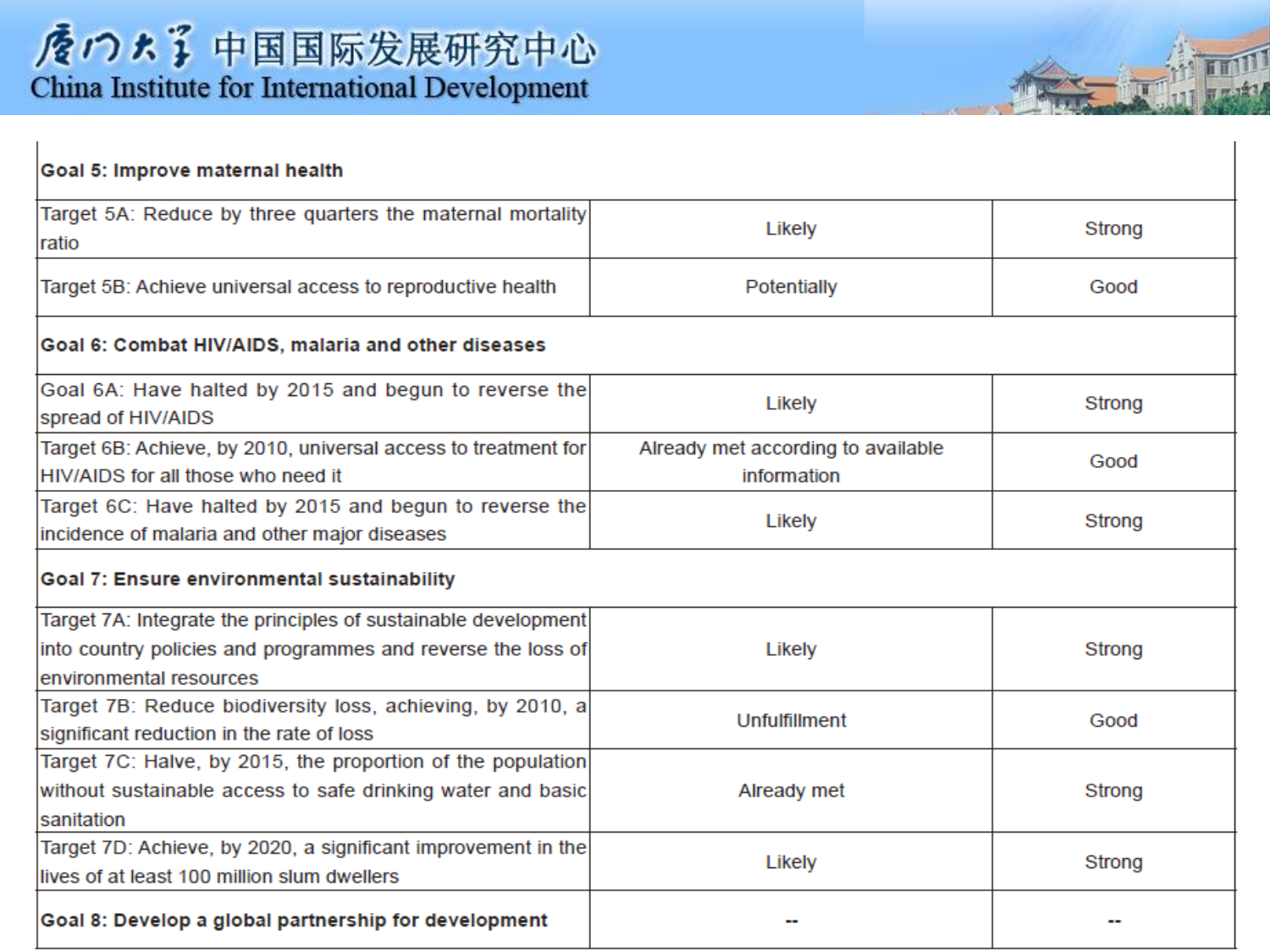# Domestically,

- $\triangleright$  China's achievement in HDI is mainly because it's implementation of national poverty-alleviation strategy and national development policy, not MDGs.
- $\triangleright$  China's achievement in poverty reduction is mainly because its domestic economic development, not because of the foreign aid.

Internationally,

- $\triangleright$  Chinese foreign aid has grown quickly in the new century.
- $\triangleright$  Chinese foreign aid distributed to social sectors including education is rising.
- $\triangleright$  Chinese foreign aid is provided mostly by its own strategy, not much relation to MDGs.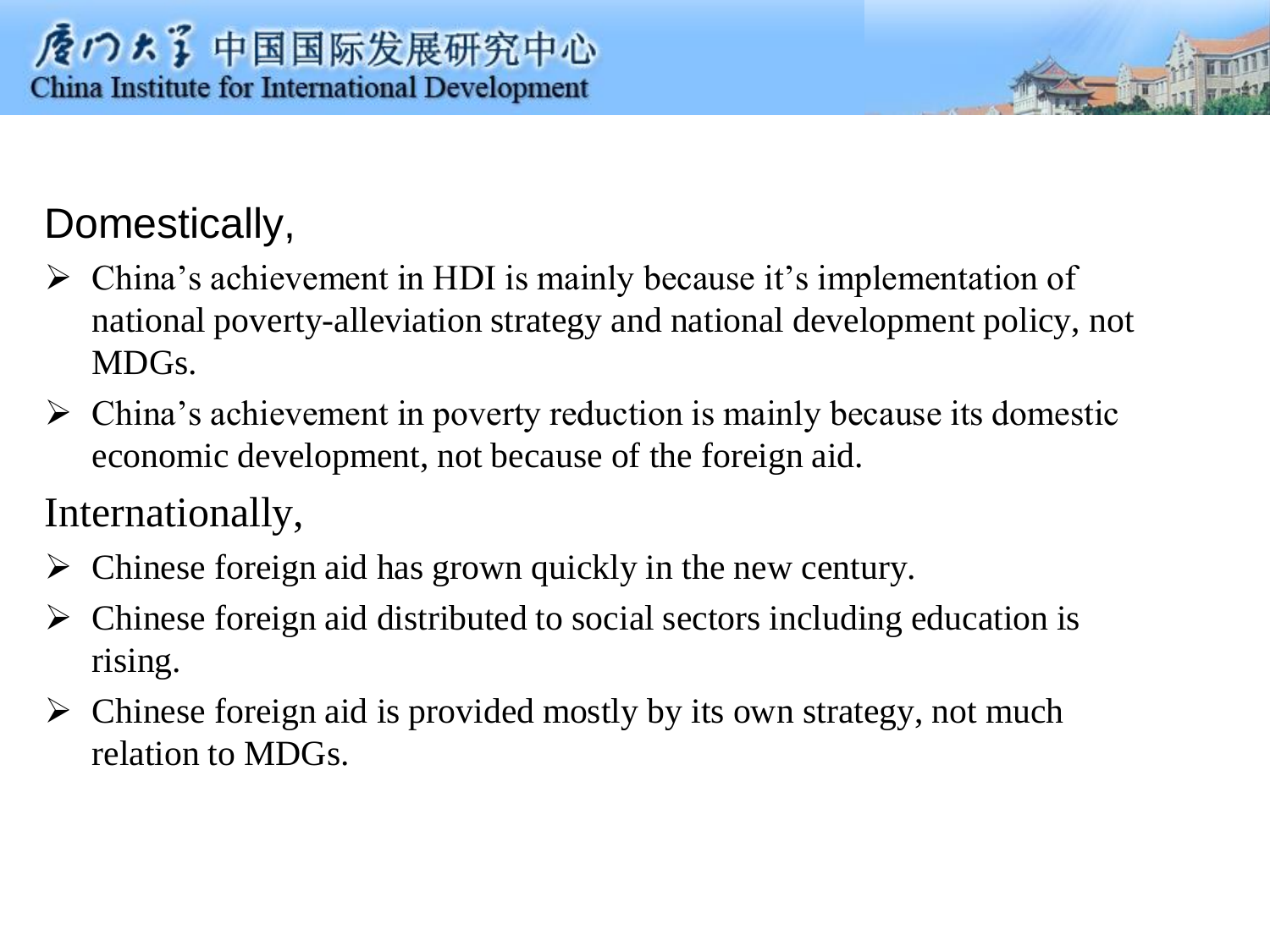# **2. About post-2015 global development agenda**

**(1) China is not active to a series of consultation and discussion**

- $\triangleright$  Most of the public event and discussions were supported by UN organizations or co-hosted with the western think-tanks.
- $\triangleright$  Both academic and policy-making circles have done very few related research. Limited governmental agencies, think-tanks, and academia are involved in the post 2015 discussion
- $\triangleright$  Most of the discussions concerned mainly about China(as a developing country) its own development framework, its achievements and challenges, very few mentioned about Chinese role in international development cooperation.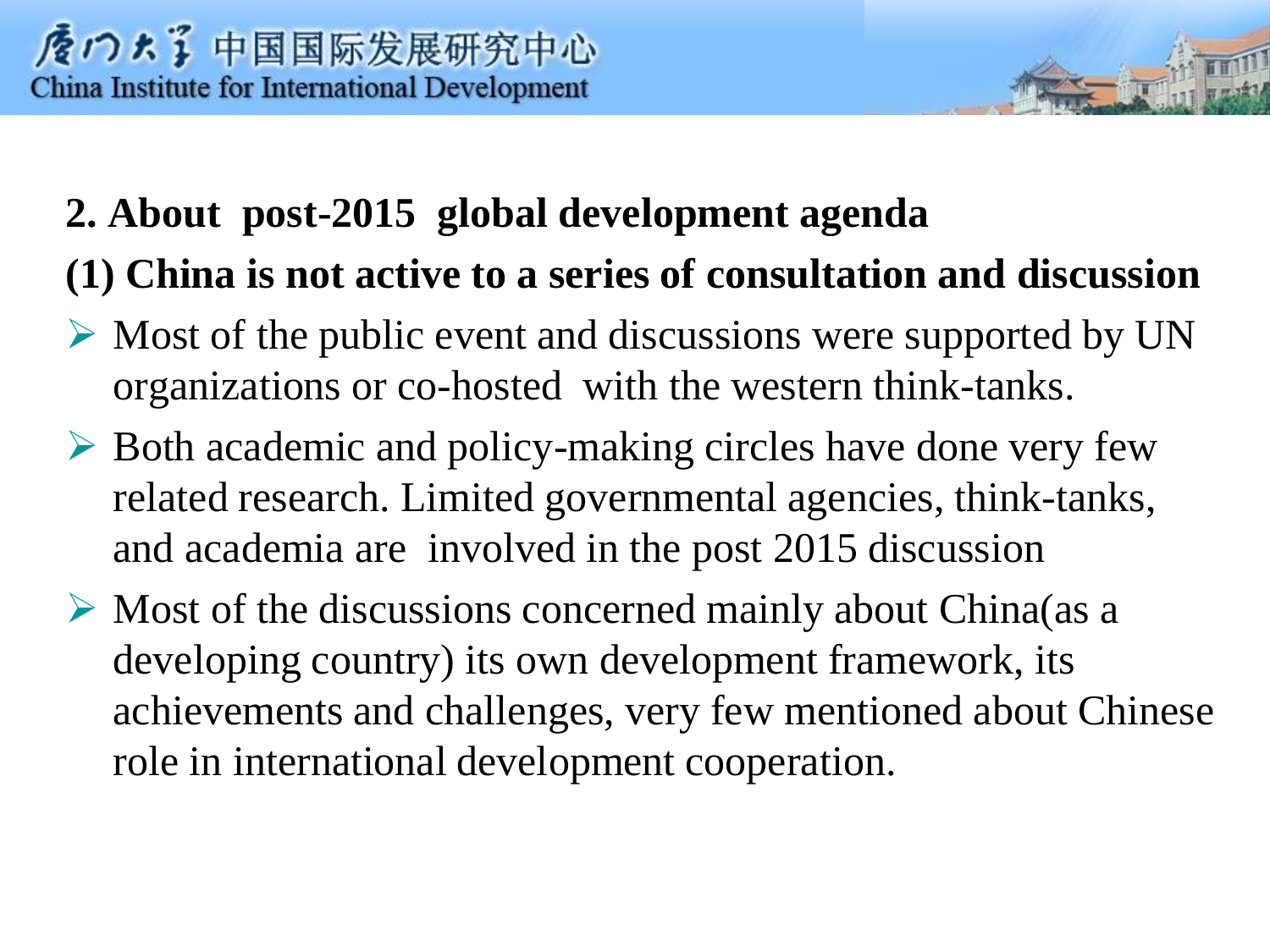- --

# **(2) China's Position Paper on the Development Agenda Beyond 2015** --Sept. 2013; mainly repeats its past international principles /standpoint

## On post 2015 global development goals

- Take poverty eradication and coordinated and balanced development as the core of post-2015 agenda
- $\triangleright$  Respect diversity of development models
- $\triangleright$  Put UN as the core role in coordinating and seeking consensus through consultation

### On building global development partnership

- Adhere to the principle of "common but differentiated responsibilities"
	- $\triangleright$  NSC as the core and main channel (urge developed countries to fulfill international commitments as soon as possible)
	- $\triangleright$  SSC is a useful supplement to NSC.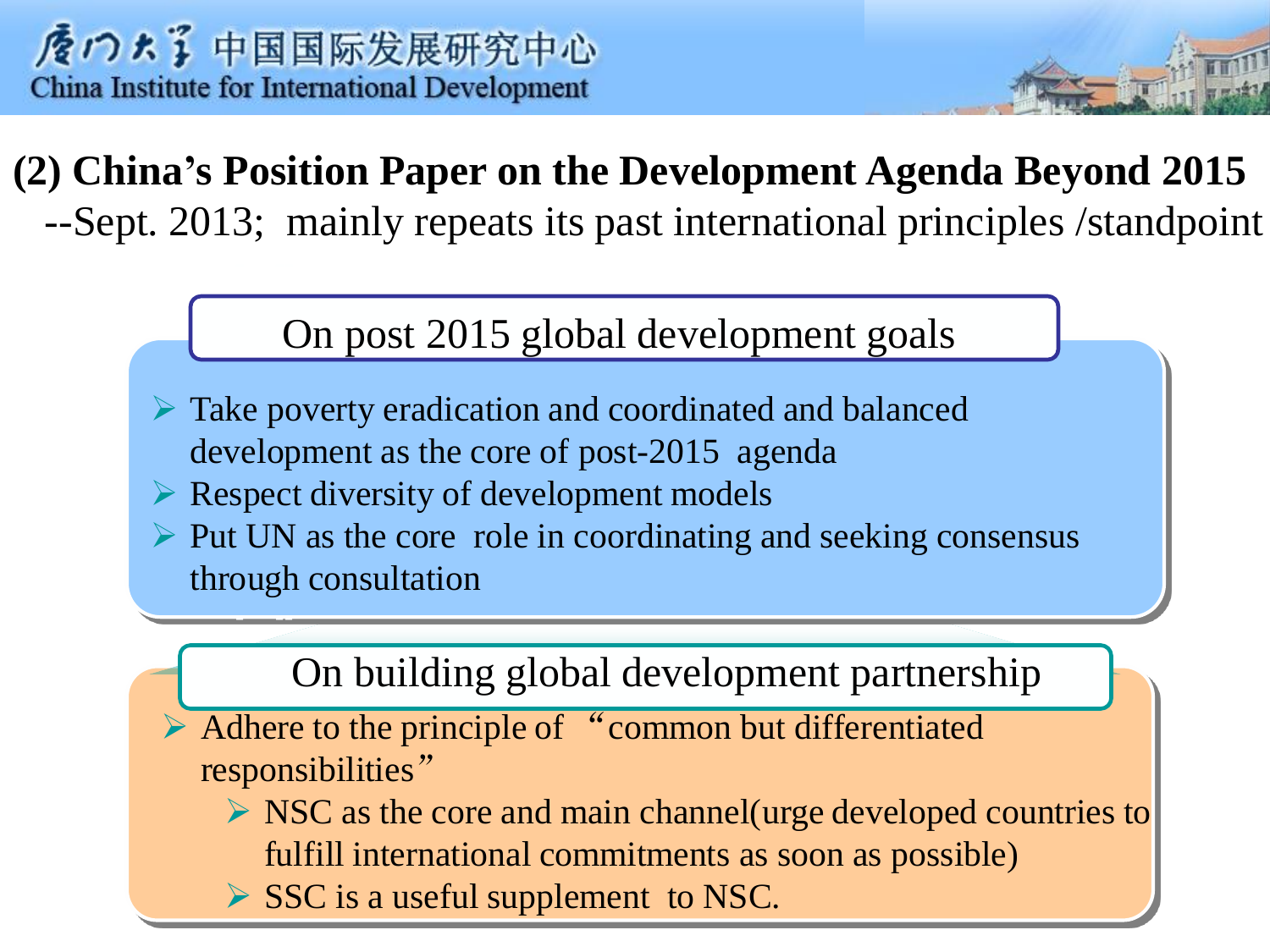#### **(3)Post 2015 Development Goals advocated by China/Indonesia/Kazakhst (up to May 5-9, 2014)**

#### **Focus area 1. Poverty eradication, building shared prosperity and promoting equality**

2. Reduce the proportion of people living below national poverty lines by 2030

8. Ensure equality of economic opportunity for all women and men,including secure rights to own land, property and other productive assets and access to financial services for all women and men

**Focus area 2. Sustainable agriculture, food security and nutrition**

12. By 2030 achieve access to adequate inputs, knowledge, productive resources, financial services and markets for small farmers and fishers, with a particular focus on women and indigenous peoples

#### **Focus area 3.Health and population dynamics**

22.By 2030 ensure universal access to affordable essential medicines and vaccines for all 23.Ensure universal access to comprehensive sexual and reproductive health for all, including modern methods of family planning

#### **Focus area 4. Education and life-long learning**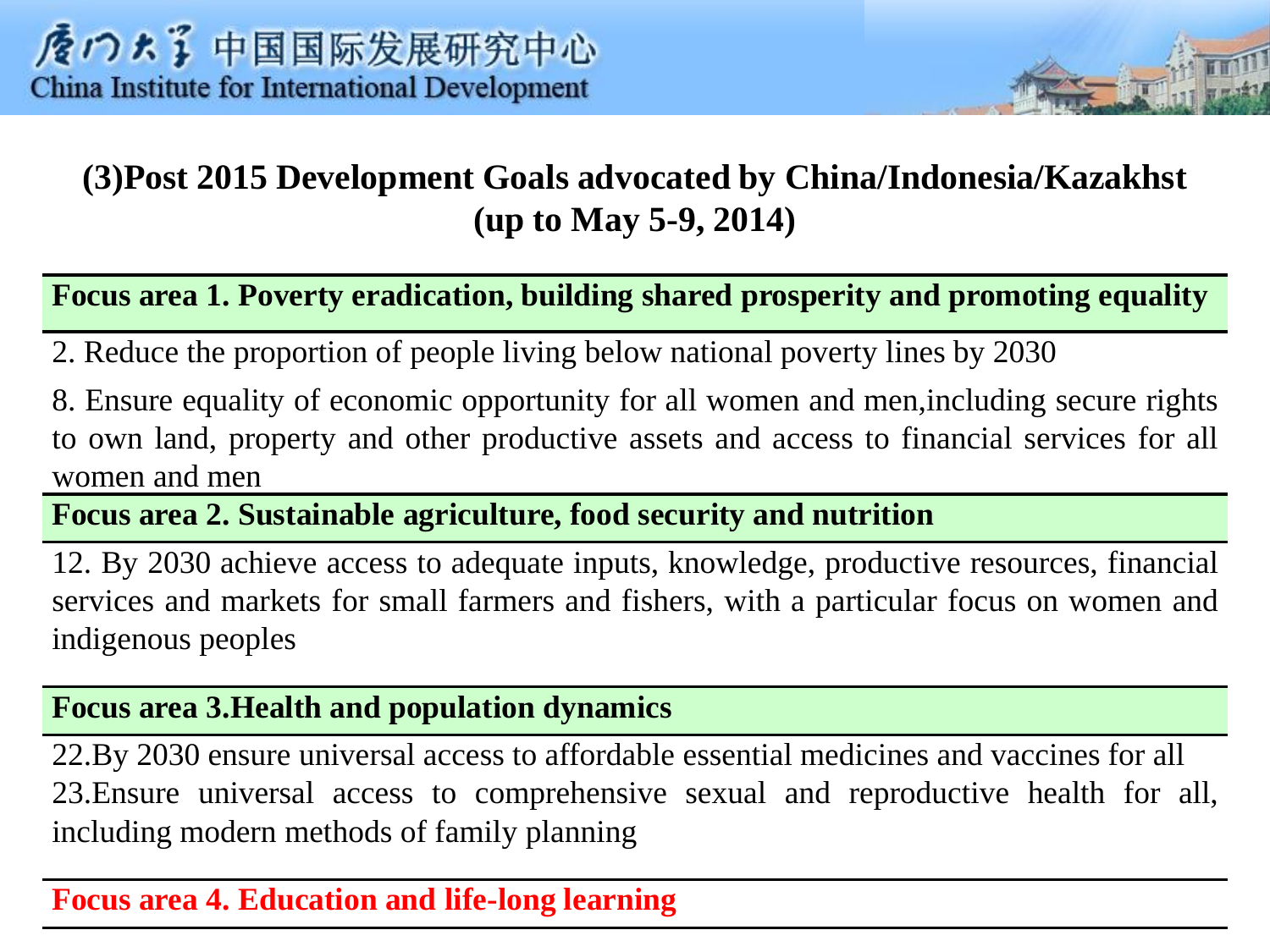#### **Focus area 5. Gender equality and women's empowerment**

33.By 2030 end all forms of discrimination against women of all ages

39.By 2030 end child, early and forced marriage

41.By 2030 ensure universal access to sexual and reproductive health and reproductive rights

**Focus area 6. Water and sanitation**

43.By 2030, provide universal access to safe and affordable drinking water, sanitation and hygiene

45.By 2030, improve wastewater management, recycling and reuse by x%

50.By 2030, significantly improve water quality, eliminate pollution and dumping of toxic materials in water bodies, and protect aquifers

**Focus area 7. Energy**

53.By 2030 ensure universal access to sustainable modern energy services

57.Double the global rate of improvement in energy efficiency, including in buildings, industry, agriculture and transport, by 2030

**Focus area 8. Economic growth, employment and infrastructure**

62. Achieve full and productive employment and decent work for all who seek employment including for marginalized groups by 2030

66.Create appropriate climate for SMEs, entrepreneurship and innovation by 2020

69.Develop sustainable infrastructure accessible to all

74.Encourage formalization of informal sector activities and employment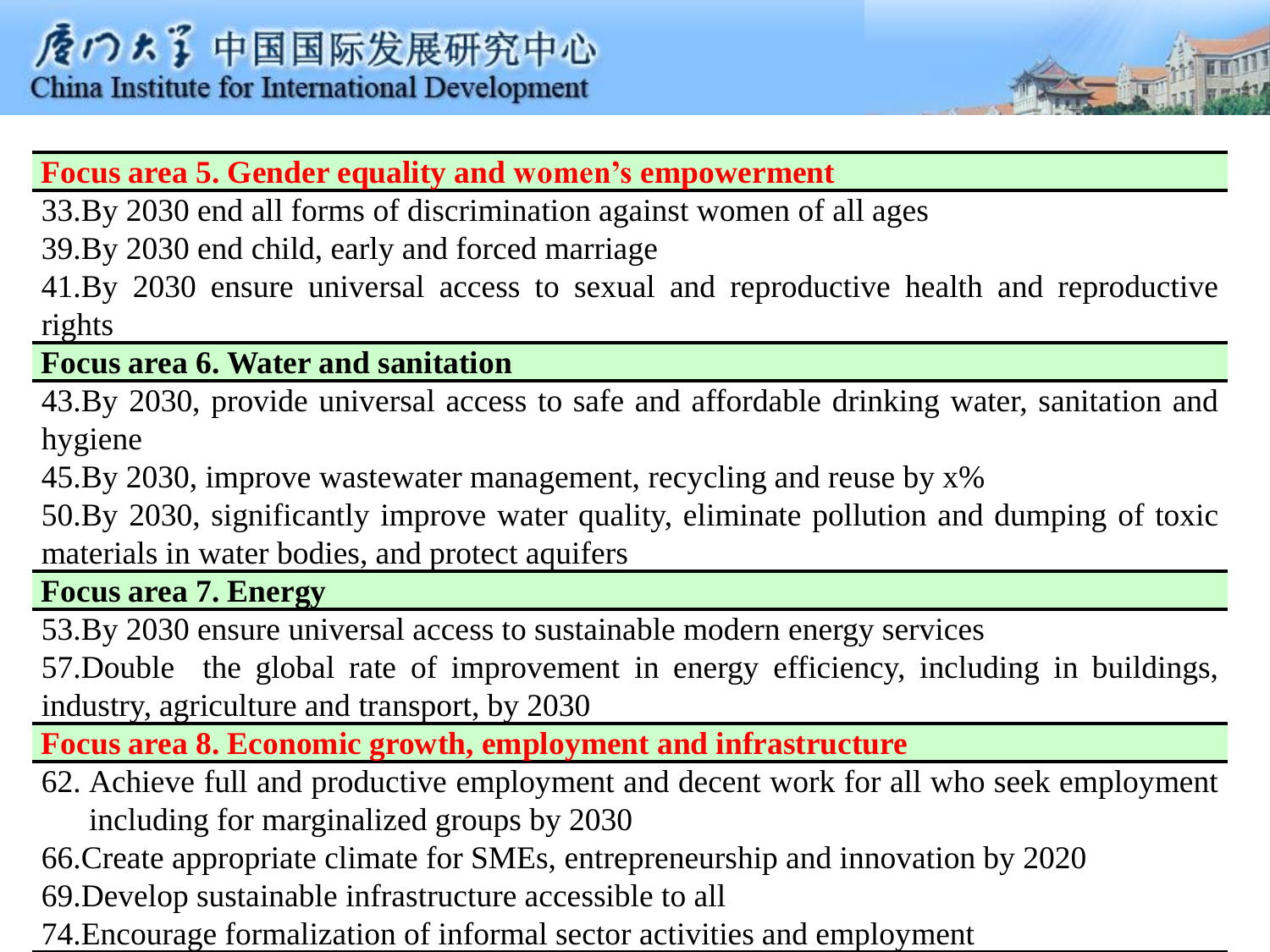#### **Focus area 9. Industrialization and promoting equality among nations**

75.Ensure adequate policy space and a conducive policy environment for industrial development

79.By 2030 increase industrial diversity particularly in developing countries, with a focus on shifting towards higher value-added activities

84.By 2020 implement plans and measures to strengthen the technological capabilities of industrial sectors, including plans to accelerate development and adoption of environmentally sound industrial technologies and processes

#### **Focus area 10. Sustainable cities and human settlements**

85.By 2030, ensure universal access to adequate and affordable housing and basic services for all

90.Enhance capacities for integrated urban planning and management

#### **Focus area 11. Sustainable Consumption and Production**

97.By 2030 reduce waste by x% through prevention, reduction, recycling and reuse

**Focus area 12. Climate change**

**Focus area 13. Conservation and sustainable use of marine resources, oceans and seas**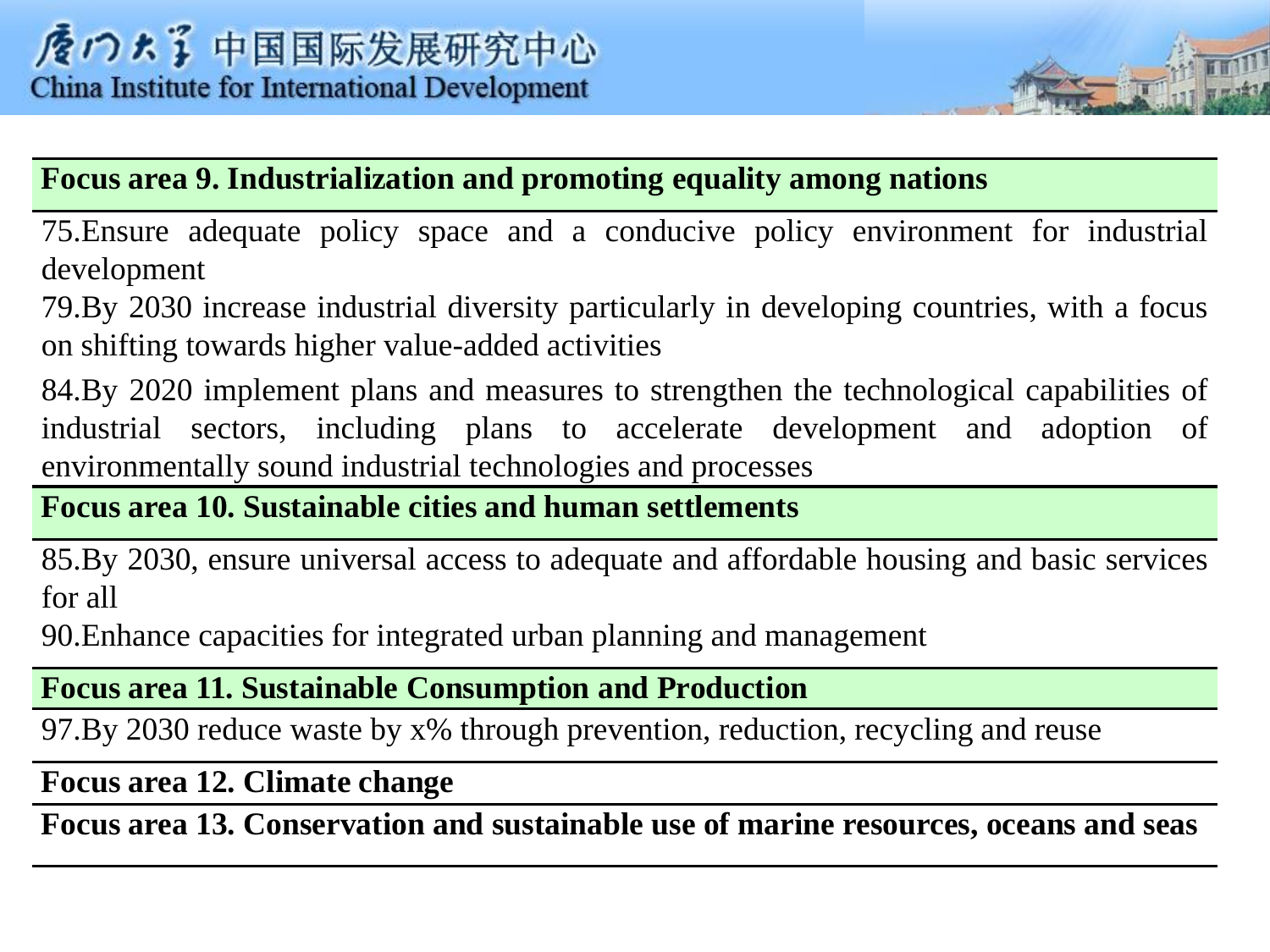#### **Focus area 14. Ecosystems and biodiversity**

126.By 2030, ensure sustainable management of all forests and mountain ecosystems, halting deforestation and increasing reforestation by x%

#### **Focus area 15. Means of implementation/Global partnership for sustainable development**

132. (Trade) promote open, rules-based, non-discriminatory and equitable multilateral trading and financial systems

139. (Technology transfer, technological capabilities) promote transfer and dissemination of clean and environmentally sound technologies to developing countries

159. ( Strengthened global partnership for sustainable development ) engage all stakeholders in implementation of the SDGs, including through effective, innovative and accountable partnerships in cooperation with governments that mobilize financial resources, develop and disseminate technologies and provide technical expertise

#### **Focus area 16. Peaceful and inclusive societies, rule of law and capable institutions**

161.By 2030 reduce by x% crime, violence

164.By 2030 reduce by x% crime, violence and exploitation especially of children and women including by reducing organized crime

170.By 2020 provide information and education on a culture of nonviolence 177.By 2030 decrease by x% corruption in all its forms and illicit financial flows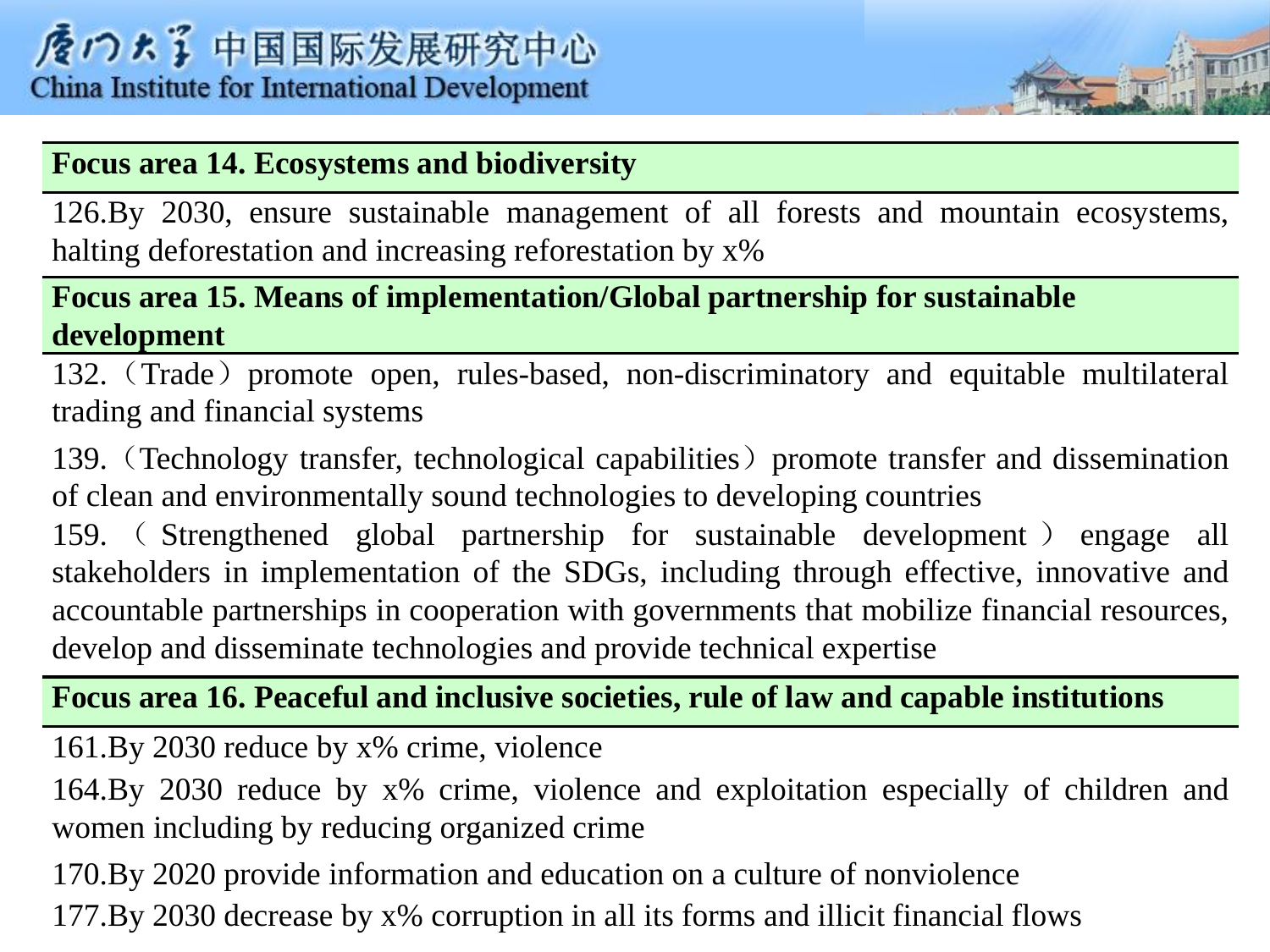- $\triangleright$  It seems that many ministries, such as Ministry of Education, Ministry of Environmental Protection, State Oceanic Administration have not been actively involved, at least up to May 2014。
- $\triangleright$  There is a parallel Global Climate Change Negotiation which have made some progress.
- **U.S.-China Joint Announcement on Climate Change, 12 Nov. 2014: "**China intends to achieve the peaking of CO2 emissions around 2030 and to make best efforts to peak early and intends to increase the share of non-fossil fuels in primary energy consumption to around 20% by 2030."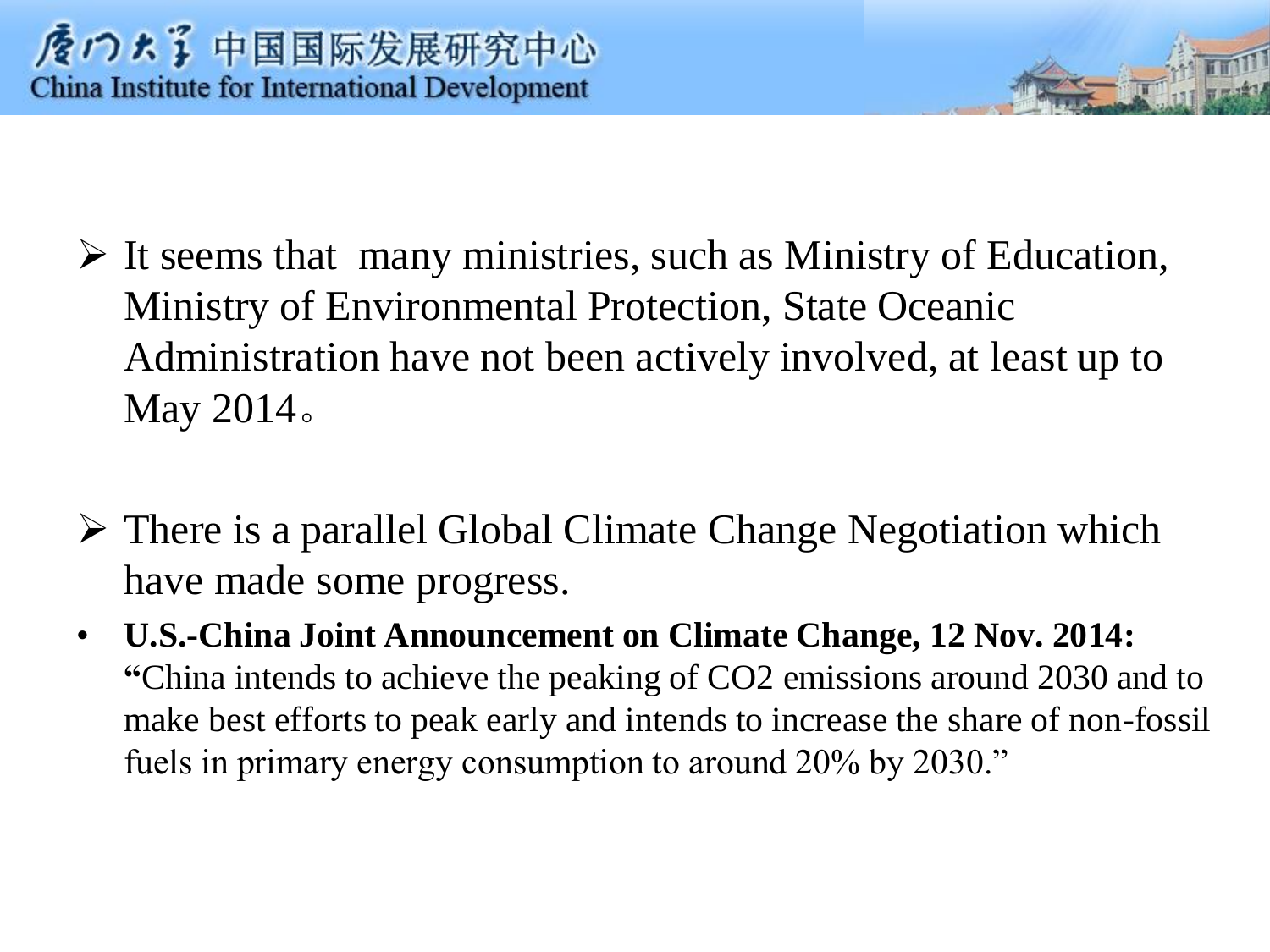# **III. Suggestion for Chinese Government —— to Shift from reactive to proactive to participate in global development agenda**

- China needs to change its scepticism and prudence attitude to post-2015 agenda, actively and openly participates in global development agenda discussion.
	- $\checkmark$  Domestically, promote domestic reforms and formulate proper domestic sustainable development index system with SDGs.
	- $\checkmark$  Internationally, assume higher international responsibility gradually.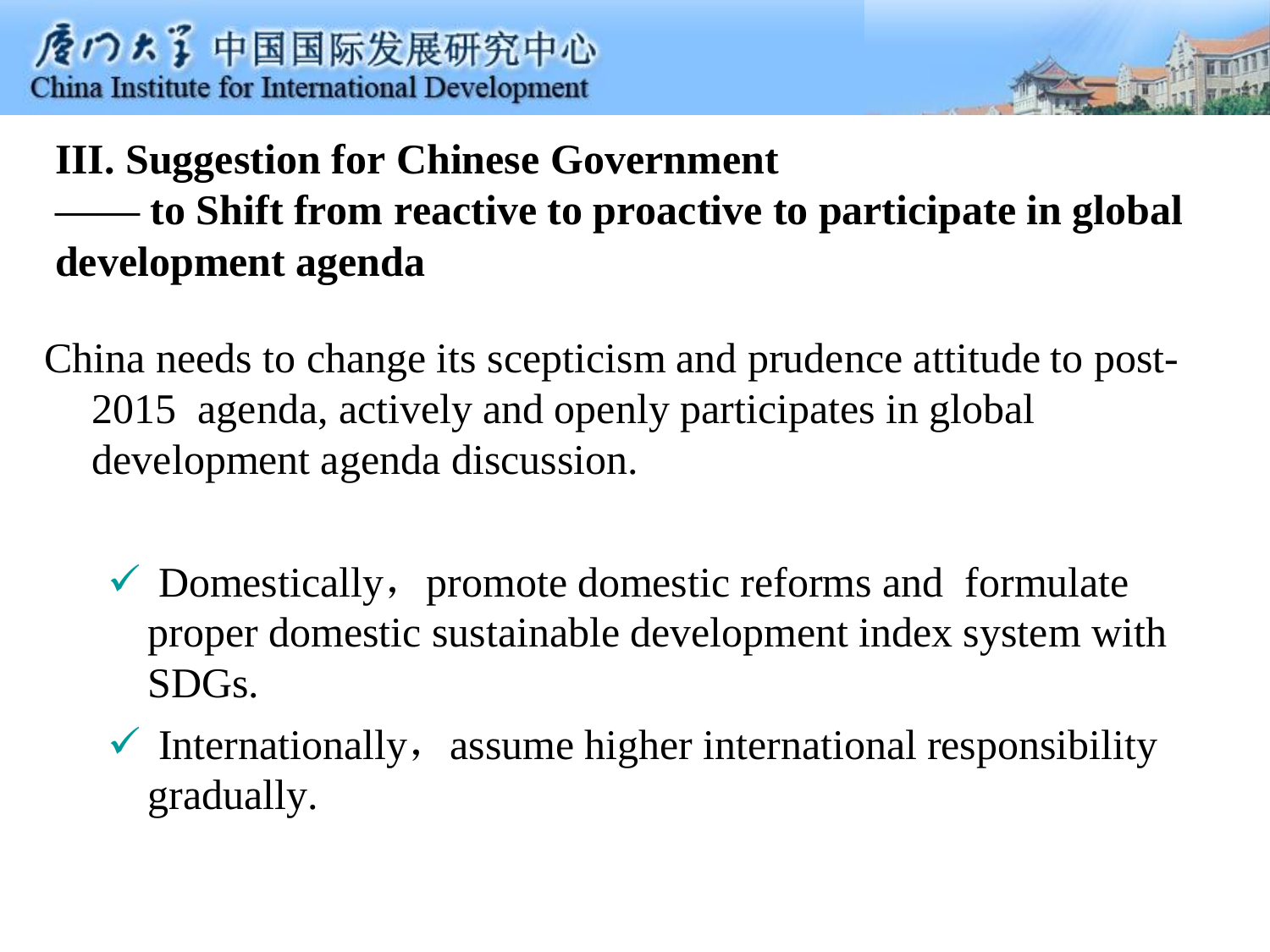- 1. Formulate domestic sustainable development index system under international development goals
	- Chinese past domestic development strategies are highly consistent with MDGs.
	- The setting and implementation of SDGs conforms to fundamental and long-term interests of China.
		- The bottom line for China is sustainable economic development, SDGs should not affect the sustaining growth of China's national economy.
		- Encourage firms to transform production pattern and follow a new path of industrialization through SDGs.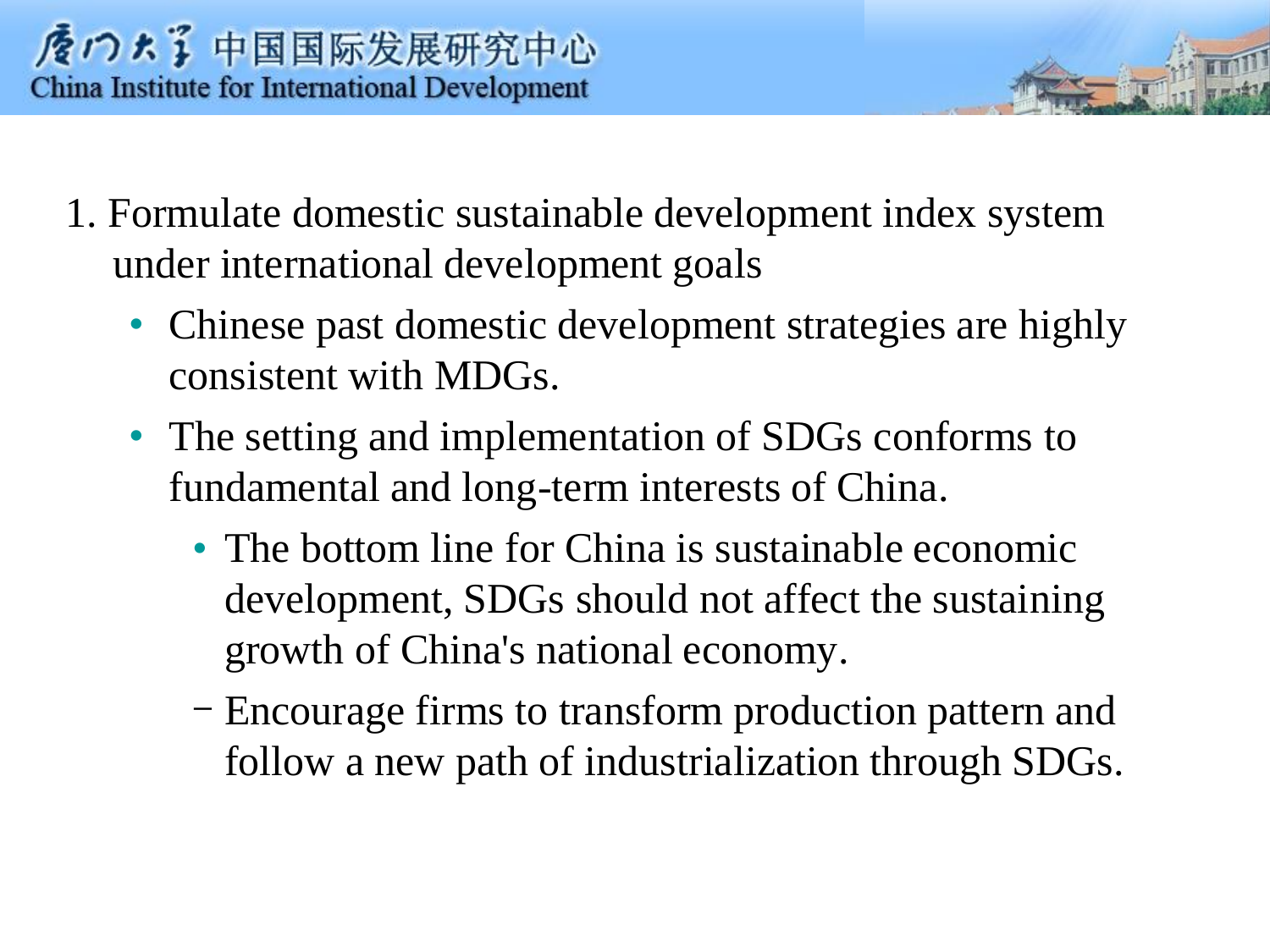- 2. Assume higher international responsibility gradually
	- take international responsibility and participate in the process of global sustainable development appropriate for its development stage,
	- shift from emphasizing "differentiated responsibilities" to emphasizing both "differentiated responsibilities" and "common responsibilities" in global sustainable development.